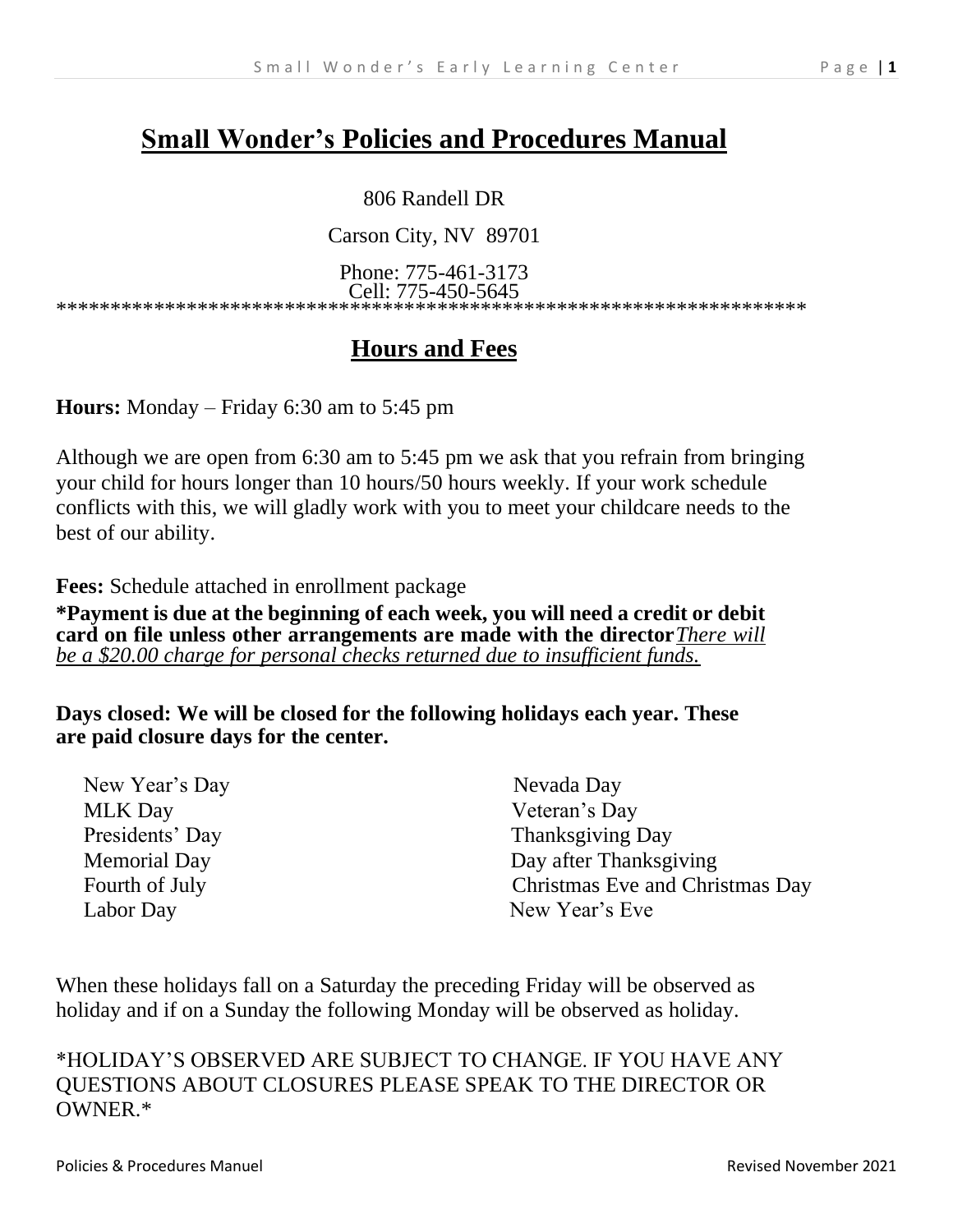Full-time Care & Pre-School: Small Wonder's is a full-time center providing care for children 6 weeks to 6 years of age. Curriculum, learning activities, centers, art, to enhance their individual developmental growth physically, socially, and cognitively will be a part of our daily routine. All activities will be developmentally appropriate for each child. Our goal is to create a comfortable, safe, and fun environment in which your child can thrive. **Our center is willing to accommodate each child based on their needs.** *Please do not hesitate in letting us know if your child needs extra attention in any areas pertaining to his daily life and general health.* \*\*\*\*\*\*\*\*\*\*\*\*\*\*\*\*\*\*\*\*\*\*\*\*\*\*\*\*\*\*\*\*\*\*\*\*\*\*\*\*\*\*\*\*\*\*\*\*\*\*\*\*\*\*\*\*\*\*\*\*\*\*\*\*\*\*\*\*\*

## **Admission and Enrollment**

We accept children 6 wks.-6 years of age for full-time care and education.

We have an open door policy and encourage you to observe our facility before enrollment. Parents are welcome to observe their enrolled child at any time. Parents are welcome to voice their opinions and concerns for their child and participate in parties, field trips, and classroom activities.

The following enrollment forms will need to be complete and received prior to the needed start date:

*An updated immunization record A Health Statement signed by your medical provider Permission to release information Permission to photograph children for facility use only Form for Consulting with Physicians or Registered Nurses Signed statement of your right to request and view any complaints about the facility your child is enrolled in or will be enrolled in Signed statement for receiving Policies and Procedures Signed statement for receiving a copy of the Disaster Plan Small Wonder's does not provide any transportation*

#### *A one month notice of service termination is required.*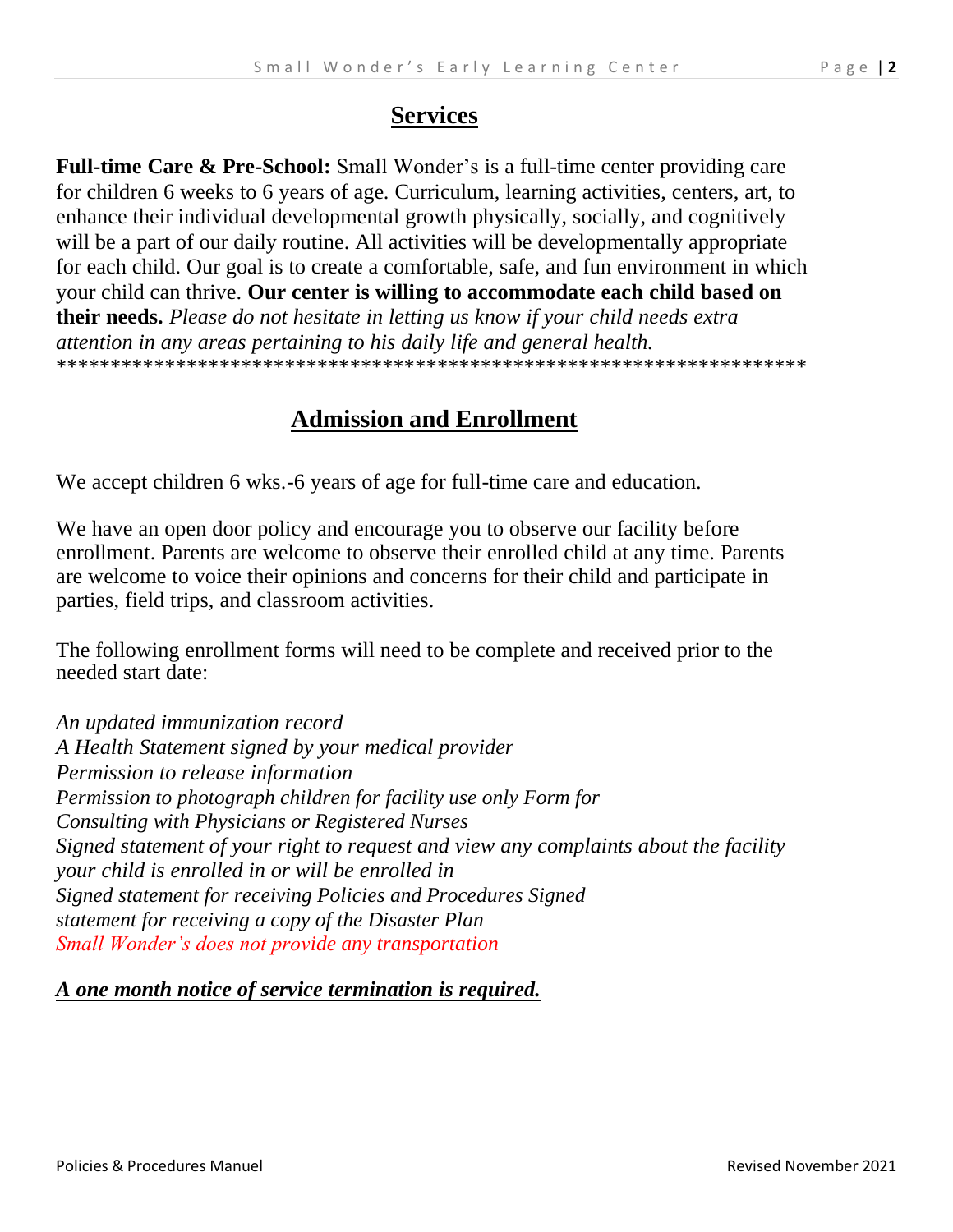### **Policies and Procedures**

The Policies and Procedures have been developed to meet or exceed the regulations of the State of Nevada. The safety of your children is our number one priority. Parents will receive a dated copy of any changes or updates to our Policies and Procedures.

\*\*Parents are asked to read these policies, sign and submit the enclosed agreement form

\*\*\*\*\*\*\*\*\*\*\*\*\*\*\*\*\*\*\*\*\*\*\*\*\*\*\*\*\*\*\*\*\*\*\*\*\*\*\*\*\*\*\*\*\*\*\*\*\*\*\*\*\*\*\*\*\*\*\*\*\*\*\*\*\*\*\*\*\*

# **Health**

*\_\_\_\_\_\_\_\_\_\_\_\_\_\_\_\_\_\_\_\_\_\_\_\_\_\_\_\_\_\_\_\_\_\_\_\_\_\_\_\_\_\_\_\_\_\_\_\_\_\_\_\_\_\_\_\_\_\_\_\_\_*

The State of Nevada, Department of Health and Human Services has determined that if a child has or develops certain symptoms or illnesses, he/she **cannot** be present in this type of facility. If your child develops symptoms while present he/she will not be included in activities with the rest of the children. Parents will be notified of child's condition and requested to pick up their child within one hour. We ask that you keep your child home the entire next day, or until he/she is symptom free for 24 hours without medication to prevent the other children from exposure. This is also the same policy for staff.

#### **Please keep your child home if he/she is experiencing the following symptoms and/or illnesses:**

- **Fever –** (100.4 or greater) Children must be fever free and off of any type of pain reliever/fever reducer before returning.
- **Pink Eye (Conjunctivitis)** If your child has symptoms that indicate the possibility of pink eye (redness and/or discharge); we request your child be picked up or not come to "school". Children need to be using a prescribed medication for pink eye for 24 hours before returning to Little Discoveries.
- **Other Symptoms –** Infectious conditions such as, but not limited to chicken pox, impetigo, earaches, and/or ear drainage, unusual listlessness, or unexplained rashes or sores. Decisions to call you to come for your child will be made at Little Discoveries discretion.
- **Diarrhea –** If a child has 3 diarrhea bowel movements, not food or medicine related, he/she will need to be picked up. The child is allowed to return the next day if symptoms have subsided.
- **Vomiting –** If a child vomits one or more times, the child will need to be picked up. They may return the next day if symptoms have subsided.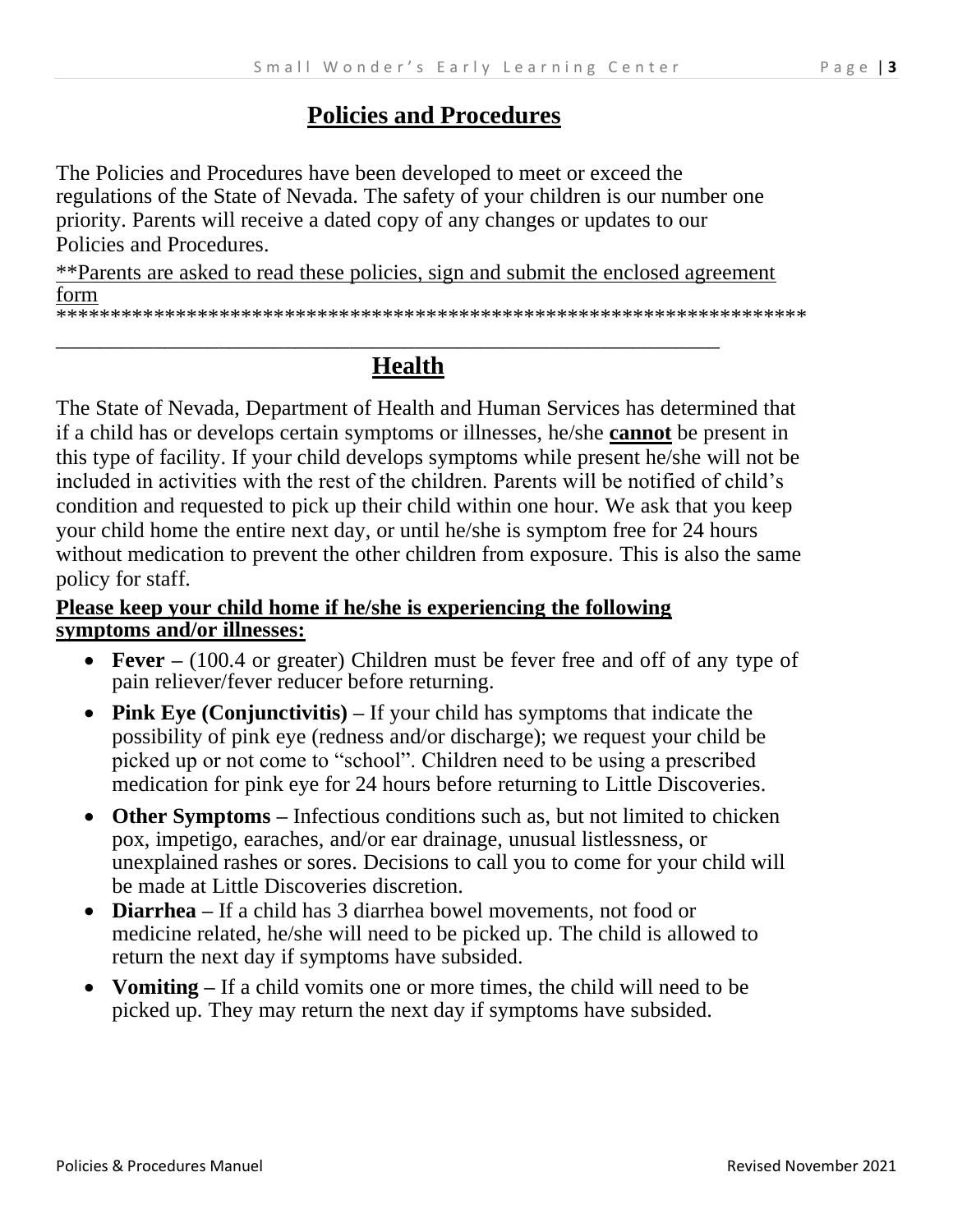## **Medications**

All medications to be given at Small Wonder's will be signed in daily. In order for any child to receive "over-the-counter" or prescribed medication:

**Medication Request** form will need to be signed by the parent with information on the name of the medication, dosage and time to be given. *We cannot administer any "over-the-counter" medication without a written statement from the child's physician.* A staff member will initial the Medication Form indicating the time the medication was given and the dosage.

Medication must be in its original container and clearly labeled with the child's name and appropriated dosage instructions. We will not administer expired medication. Medications will be stored in a locked box for the day and will need to be taken home with the parent every night as no type of medication is allowed to be stored overnight.

\*\*\*\*\*\*\*\*\*\*\*\*\*\*\*\*\*\*\*\*\*\*\*\*\*\*\*\*\*\*\*\*\*\*\*\*\*\*\*\*\*\*\*\*\*\*\*\*\*\*\*\*\*\*\*\*\*\*\*\*\*\*\*\*\*\*\*

# **Personal Belongings (Separate from infants)**

We ask that you please bring a change of clothing for your child in the event of an accident or spilling on themselves. If your child is in diapers, please bring plenty of diapers and wipes. We will have a bin for your child's extra clothes.

Please label child's clothing (ie jackets and extra clothes). We ask that you refrain from allowing your child to bring toys or important items to them from home. In the event they bring in something we will place it safely in their cubby until pick up time.

Please provide a blanket and travel sized pillow for your child to use at naptime. We will provide a floor mat that will be specific to your child.

*The sleeping mats will be sanitized daily and stored in individua labeled bags so not to be shared. Your child's blanket and pillow will be sent home every Friday for you to launder and bring back Monday*

\*Please be sure all your child's belongings that are brought to school are labelled! **\*\*\*\*\*\*\*\*\*\*\*\*\*\*\*\*\*\*\*\*\*\*\*\*\*\*\*\*\*\*\*\*\*\*\*\*\*\*\*\*\*\*\*\*\*\*\*\*\*\*\*\*\*\*\*\*\*\*\*\*\*\*\*\*\*\*\*\*\***

# **Emergency Procedure**

All staff of Little Discoveries is trained in preparation for an emergency. These procedures are available in your disaster plan packet received at enrollment (upon request) or available on our website at www.smallwondersearlylearning center.com.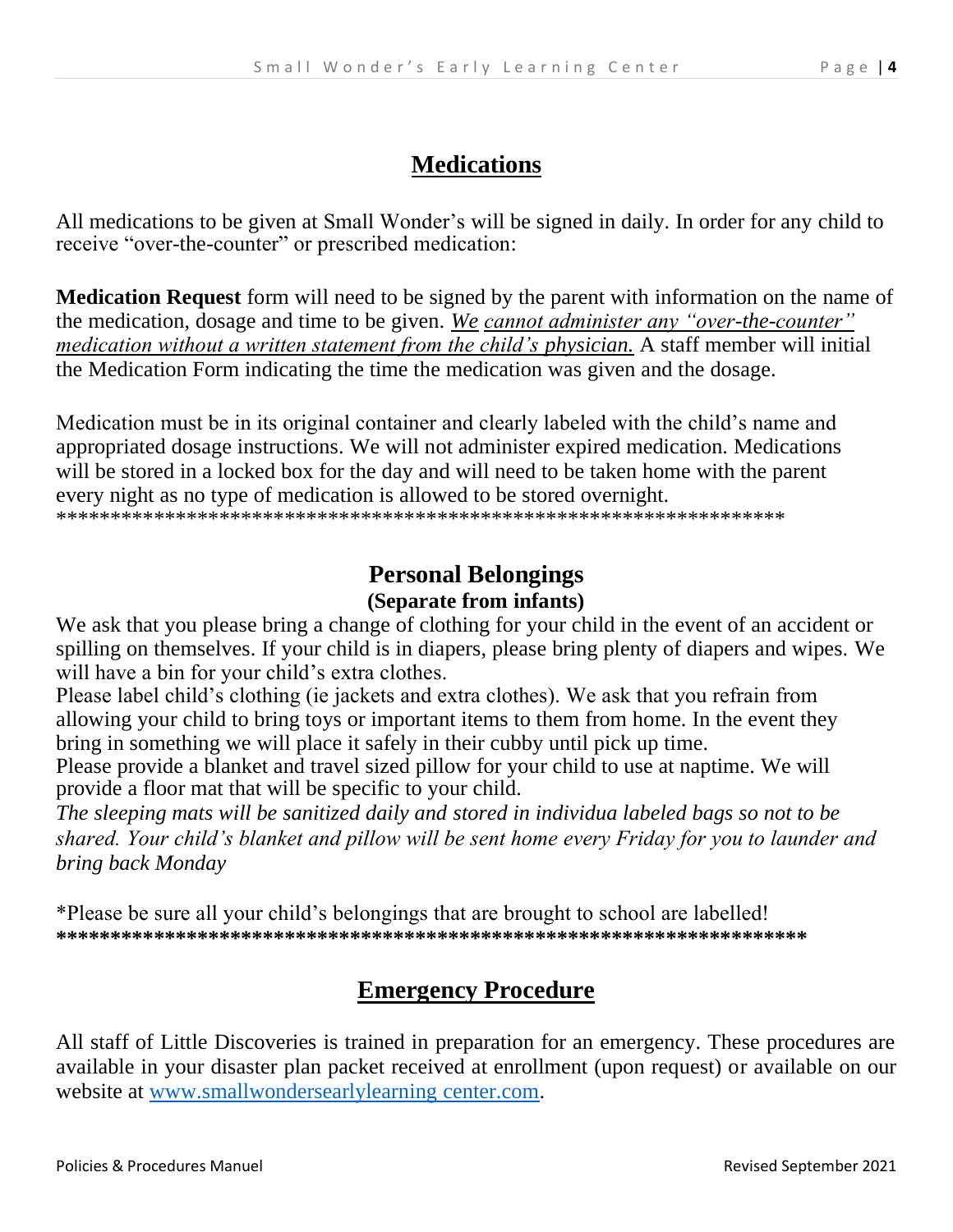## **Toilet Training**

When the parents feel it is time to start toilet training, the facility will go over the toilet training guidelines with the parents to ensure that both parties are working together. The toilet training guidelines will be signed by both the parents and the head teacher of the room. Please provide extra underwear and clothing to accommodate training accidents that occur when the child is learning how to toilet train. Guidelines can be printed upon request or be found on our website at [www.smallwonderselc.com](http://www.smallwonderselc.com/)

\*\*\*\*\*\*\*\*\*\*\*\*\*\*\*\*\*\*\*\*\*\*\*\*\*\*\*\*\*\*\*\*\*\*\*\*\*\*\*\*\*\*\*\*\*\*\*\*\*\*\*\*\*\*\*\*\*\*\*\*\*\*\*\*\*\*\*\*

## **Infants**

We ask that parents provide the baby food their infant will need for the day and formula/breast milk. Breast milk must be brought in labeled bags/bottles each day and labeled with your child's name and date prepared.

Please provide clean bottles daily. Used bottles will be sent home daily. If using formula, please do not send pre-made bottles from home. Please provide cans or powder for us to prepare at the nursery with instructions of how many ounces per feeding. Diapers will be changed every 2 hours unless needed more frequently

Feeding times are based on individual needs and will be documented on your child's daily infant report which will include all aspects of their day such as times they ate, drank a bottle (and amount in ounces), diaper changes and nap times.

**Baby Food/Snacks:** Labeled baby food can be brought in daily or weekly. Any unused portions will be discarded or sent home with the parents at the end of the day. \*\*\*\*\*\*\*\*\*\*\*\*\*\*\*\*\*\*\*\*\*\*\*\*\*\*\*\*\*\*\*\*\*\*\*\*\*\*\*\*\*\*\*\*\*\*\*\*\*\*\*\*\*\*\*\*\*\*\*\*\*\*\*\*\*\*\*\*\*

## **Snacks and Meals**

Small Wonder's staff will serve your child's 'home brought' breakfast and lunch at the times listed below. Parents will also provide a morning and afternoon snack which will take place at the times listed below. We are not permitted to cook food so please be sure to have ready to eat items available for your children's meals.

**Breakfast / Morning Snack:** Will be served daily at 9:00 am (provided by you in their lunch boxes)

**Lunch:** Will be served daily at  $11:45$  am  $-12:30$  p.m.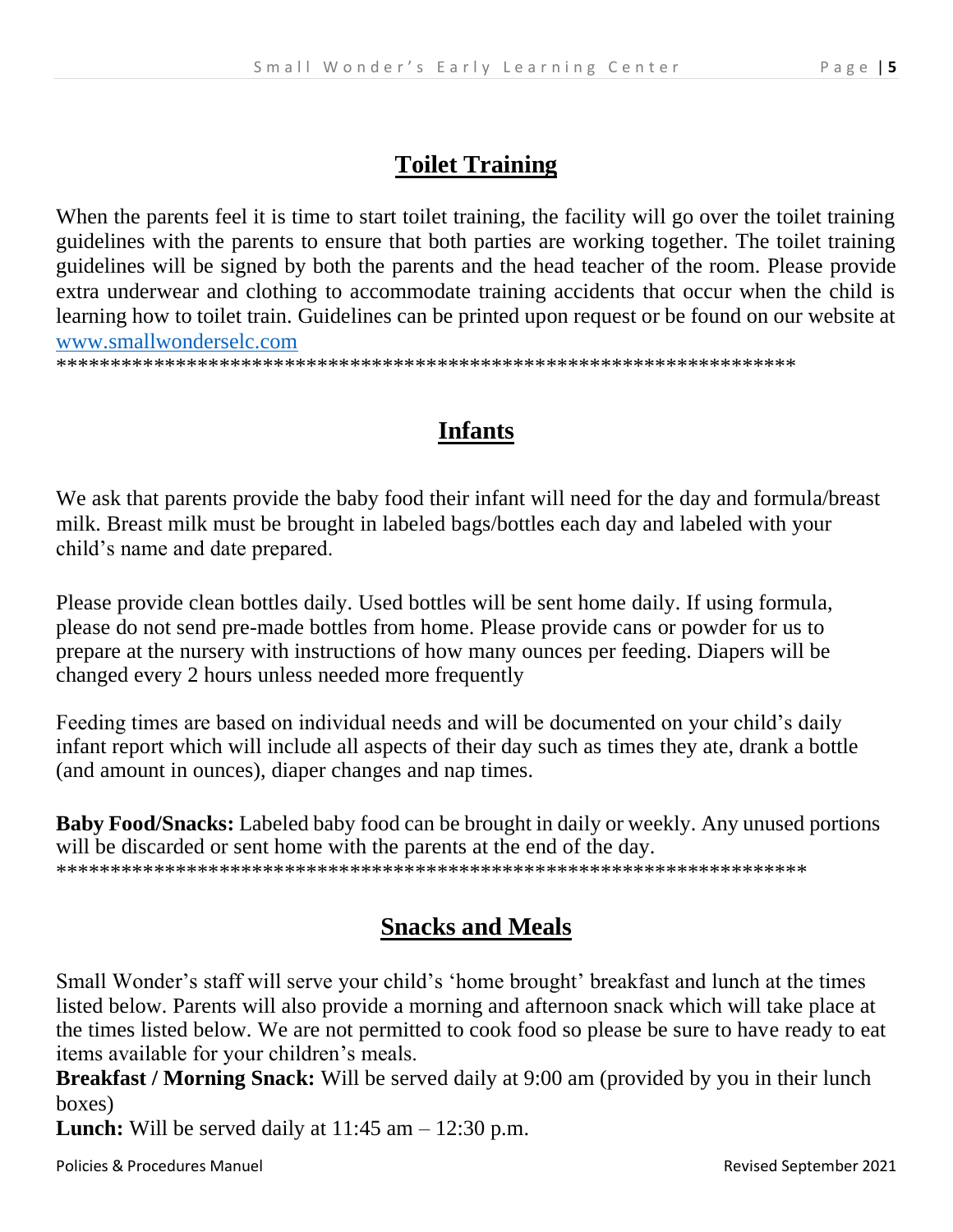**Afternoon Snack:** Will be served daily at 4:00 p.m. (provided by you in their lunch boxes) *Please let us know of any food allergies that your child may have.*

### **Rest Time**

Rest time will be part of our daily schedule. It will be from approximately 12:30 PM to 2:30 PM. Older children who may not nap will be asked to lie quietly on their cot until the younger ones are asleep. They may then choose to do a quiet activity or go outside to play with a supervising staff member.

\*\*\*\*\*\*\*\*\*\*\*\*\*\*\*\*\*\*\*\*\*\*\*\*\*\*\*\*\*\*\*\*\*\*\*\*\*\*\*\*\*\*\*\*\*\*\*\*\*\*\*\*\*\*\*\*\*\*\*\*\*\*\*\*\*\*\*\*\*\*\*\*\*\*\*\*\*

# **Bathing**

If necessary (due to outside play time, messy art projects or soiled cloths) we may need to partially bathe your child. We will use a mild soap and warm water and put clean clothing on which you will have provided.

\*\*\*\*\*\*\*\*\*\*\*\*\*\*\*\*\*\*\*\*\*\*\*\*\*\*\*\*\*\*\*\*\*\*\*\*\*\*\*\*\*\*\*\*\*\*\*\*\*\*\*\*\*\*\*\*\*\*\*\*\*\*\*\*\*\*\*\*\*\*\*\*\*\*\*\*\*

# **Discipline Procedures**

If a child is acting unkindly to his/her friends and or teachers, the child will be encouraged to share his/her frustrations and will be asked how he/she can work it out so everyone is happy. If the child continues to behave in a negative manner, he/she will be removed from the situation and redirected to participate in another activity of his/her choice. If the child continues to participate in a negative manner, the child will be asked to do a choose-out, in which the child chooses where to sit, and afterwards discuss feelings and come up with ways to resolve the issue for future events. If a child is hurtful and aggressive on a regular basis, the issue will be discussed with the parents and a plan of action will be created to help resolve the child's issues.

#### *We reserve the right to terminate services if the daycare arrangement does not work out to the satisfaction of everyone concerned.*

*\*\*\*\*\*\*\*\*\*\*\*\*\*\*\*\*\*\*\*\*\*\*\*\*\*\*\*\*\*\*\*\*\*\*\*\*\*\*\*\*\*\*\*\*\*\*\*\*\*\*\*\*\*\*\*\*\*\*\*\*\*\*\*\*\*\*\*\**

# **Smoking / Tobacco Use Policy**

Small Wonders is a tobacco free facility, use of tobacco in or around the licensed property is prohibited.